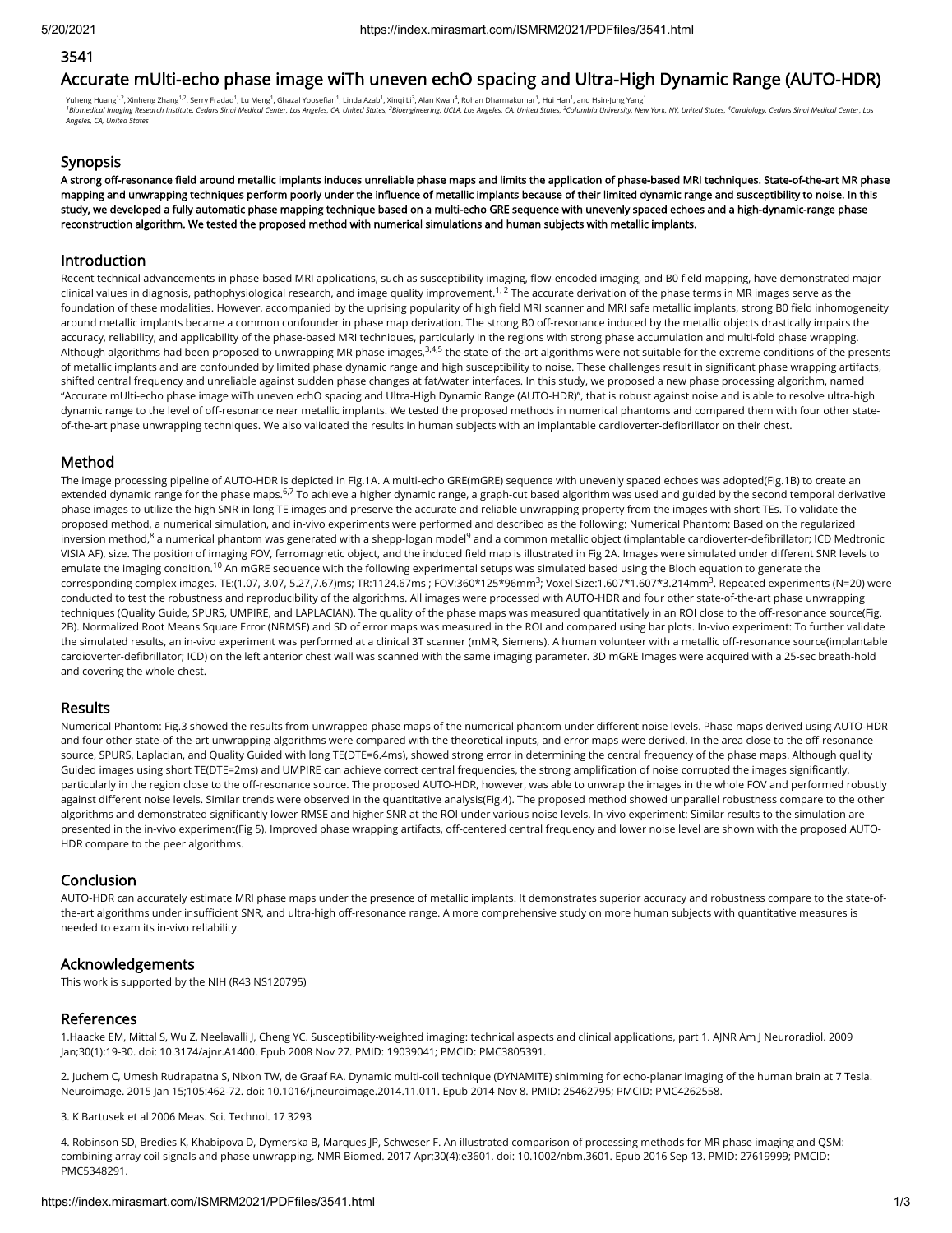#### 5/20/2021 https://index.mirasmart.com/ISMRM2021/PDFfiles/3541.html

5. Dong J, Liu T, Chen F, Zhou D, Dimov A, Raj A, Cheng Q, Spincemaille P, Wang Y. Simultaneous phase unwrapping and removal of chemical shift (SPURS) using graph cuts: application in quantitative susceptibility mapping. IEEE Trans Med Imaging. 2015 Feb;34(2):531-40. doi: 10.1109/TMI.2014.2361764. Epub 2014 Oct 8. PMID: 25312917.

6. Robinson S, Schödl H, Trattnig S. A method for unwrapping highly wrapped multi-echo phase images at very high eld: UMPIRE. Magn Reson Med. 2014 Jul;72(1):80-92. doi: 10.1002/mrm.24897. Epub 2013 Jul 30. PMID: 23901001; PMCID: PMC4062430.

7. Dagher J, Reese T, Bilgin A. High-resolution, large dynamic range field map estimation. Magn Reson Med. 2014 Jan;71(1):105-17. doi: 10.1002/mrm.24636. Epub 2013 Feb 11. PMID: 23401245; PMCID: PMC3919137.

8. Shi X, Yoon D, Koch KM, Hargreaves BA. Metallic implant geometry and susceptibility estimation using multispectral B0 field maps. Magn Reson Med. 2017 Jun;77(6):2402-2413. doi: 10.1002/mrm.26313. Epub 2016 Jul 6. PMID: 27385493; PMCID: PMC5529184.

9. H. M. Gach, C. Tanase and F. Boada, "2D & 3D Shepp-Logan Phantom Standards for MRI," 2008 19th International Conference on Systems Engineering, Las Vegas, NV, 2008, pp. 521-526, doi: 10.1109/ICSEng.2008.15.

10. Rashid S, Rapacchi S, Vaseghi M, Tung R, Shivkumar K, Finn JP, Hu P. Improved late gadolinium enhancement MR imaging for patients with implanted cardiac devices. Radiology. 2014 Jan;270(1):269-74. doi: 10.1148/radiol.13130942. Epub 2013 Oct 28. PMID: 24086074; PMCID: PMC4228714.

#### Figures



Figure 1. Image processing flow chart and the uneven echo spacing. The image processing pipeline is presented in panel A. Phase images were first combined with a graph-cut algorithm to conduct high SNR phase maps. The central frequency and unwrapping artifact were further calibrated from the derivative of the phase difference maps between the uneven DTEs. The phase accumulation from the uneven echo spacing is presented in panel B.



Figure 2. Experimental setting of the digital phantom. The relative location of the ICD and Shepp-logan phantom are presented in panel A. Panel B shows the representative off-resonance map induced by the simulated ICD. The region labeled with the white box was used to quantitatively evaluate the performance of the unwrapping algorithms.



Figure 3. Unwrapped field maps and Error maps from different phase unwrapping algorithms. Phase images reconstructed with different algorithms are presented. Strong unwrapping artifacts and frequency shifts are shown in the peer unwrapping algorithms (columns 3-7) due to the susceptibility to noise and fast-changing local offresonance field. The phase errors are reduced significantly by the proposed algorithm (AUTO-HDR; column 2), which presents near-identical maps to the input phase maps(column 1).



Figure 4. Comparison of reconstruction Error and noise level between phase unwrapping algorithms. Quantitative measurements of the root mean square error (panel A) and Standard deviation of the error map(panel B) are presented. AUTO-HDR shows significantly lower Error and noise level compare to the peer algorithms.